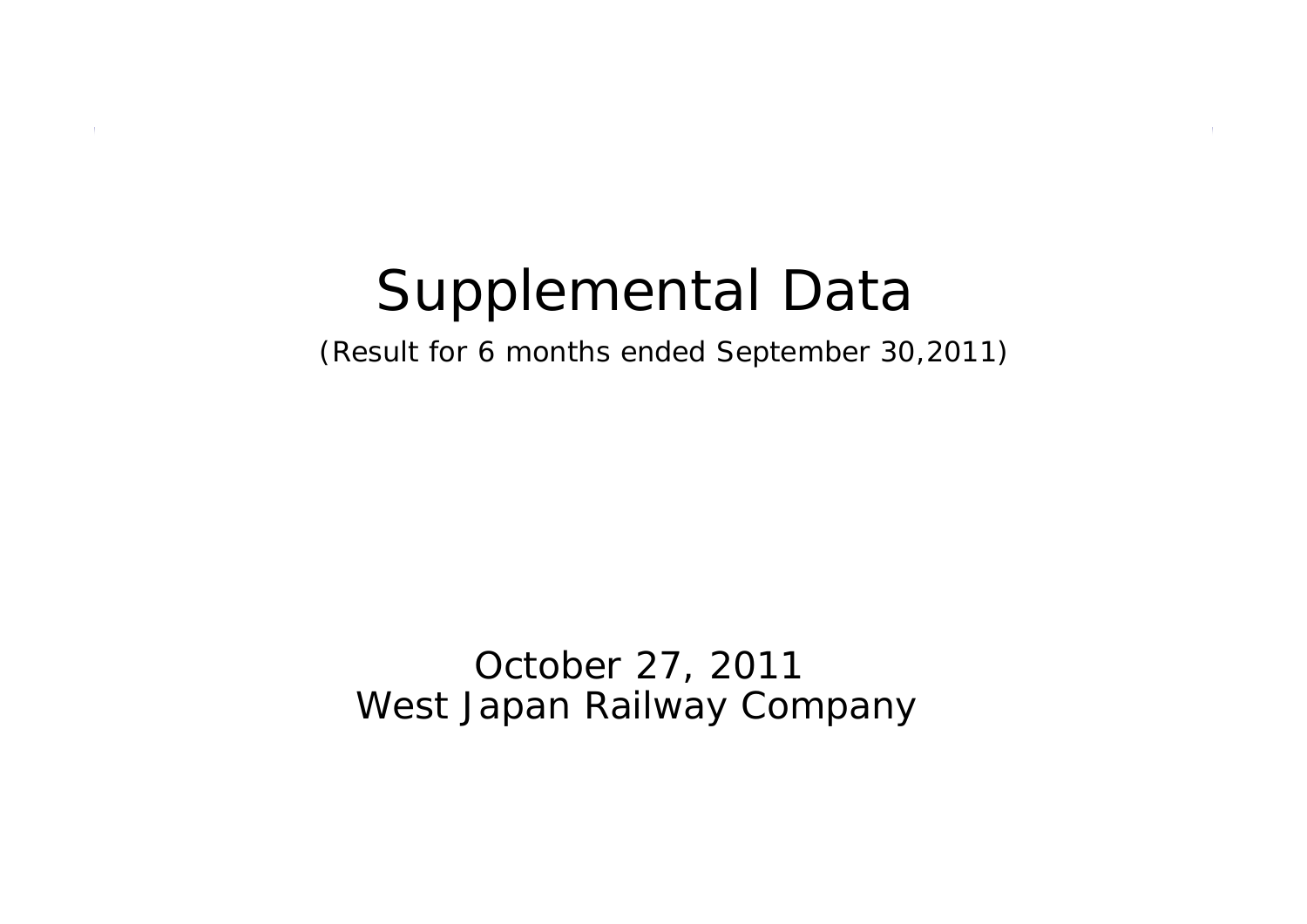

|                                |                |                |                         |         |              |                   |              |                         |         | ¥ Billions                                    |
|--------------------------------|----------------|----------------|-------------------------|---------|--------------|-------------------|--------------|-------------------------|---------|-----------------------------------------------|
|                                | 6 months ended | 6 months ended | <b>YOY</b>              |         | Result       | Forecast FY2012/3 |              | <b>YOY</b>              |         | <b>Difference</b><br>between the<br>forecasts |
|                                | Sep 30, 2010   | Sep 30,2011    | Increase/<br>(Decrease) | %       | FY2011/3     | As of July 27     | As of Oct 27 | Increase/<br>(Decrease) | %       | Increase/<br>(Decrease)                       |
|                                | $\mathsf{A}$   | B              | $B - A$                 | $1-B/A$ | $\mathsf{C}$ | D                 | F            | $E-C$                   | $1-E/C$ | $E-D$                                         |
| <b>[Consolidated]</b>          |                |                |                         |         |              |                   |              |                         |         |                                               |
| <b>Operating Revenues</b>      | 595.6          | 628.1          | 32.4                    | 5.5     | 1,213.5      | 1,272.0           | 1,282.0      | 68.4                    | 5.6     | 10.0                                          |
| Operating Income               | 64.6           | 60.3           | (4.3)                   | (6.7)   | 95.9         | 78.0              | 96.0         | 0.0                     | 0.0     | 18.0                                          |
| Recurring Profit               | 49.6           | 44.7           | (4.9)                   | (10.0)  | 68.9         | 51.5              | 67.5         | (1.4)                   | (2.1)   | 16.0                                          |
| Net Income                     | 28.7           | 25.7           | (2.9)                   | (10.4)  | 34.9         | 30.5              | 40.0         | 5.0                     | 14.3    | 9.5                                           |
| [Non-Consolidated]             |                |                |                         |         |              |                   |              |                         |         |                                               |
| <b>Operating Revenues</b>      | 414.3          | 426.2          | 11.8                    | 2.9     | 828.6        | 835.5             | 856.0        | 27.3                    | 3.3     | 20.5                                          |
| <b>Transportation Revenues</b> | 365.0          | 377.1          | 12.1                    | 3.3     | 728.0        | 735.0             | 754.0        | 25.9                    | 3.6     | 19.0                                          |
| <b>Operating Expenses</b>      | 357.3          | 370.1          | 12.8                    | 3.6     | 752.8        | 772.0             | 775.0        | 22.1                    | 2.9     | 3.0                                           |
| Personnel costs                | 116.6          | 117.9          | 1.2                     | 1.1     | 235.3        | 236.0             | 236.0        | 0.6                     | 0.3     |                                               |
| Non personnel costs            | 148.5          | 153.7          | 5.2                     | 3.5     | 333.4        | 336.5             | 339.5        | 6.0                     | 1.8     | 3.0                                           |
| Energy costs                   | 16.9           | 17.9           | 0.9                     | 5.6     | 33.7         | 37.0              | 37.0         | 3.2                     | 9.7     |                                               |
| Maintenance costs              | 55.4           | 55.4           | (0.0)                   | (0.0)   | 135.8        | 134.5             | 135.5        | (0.3)                   | (0.2)   | $1.0$                                         |
| Miscellaneous costs            | 76.1           | 80.4           | 4.3                     | 5.7     | 163.8        | 165.0             | 167.0        | 3.1                     | 1.9     | 2.0                                           |
| Depreciation                   | 61.2           | 67.9           | 6.6                     | 10.9    | 129.1        | 143.0             | 143.0        | 13.8                    | 10.8    |                                               |
| Operating Income               | 57.0           | 56.0           | (0.9)                   | (1.6)   | 75.8         | 63.5              | 81.0         | 5.1                     | 6.8     | 17.5                                          |
| Recurring Profit               | 41.8           | 41.1           | (0.6)                   | (1.5)   | 48.5         | 36.5              | 54.0         | 5.4                     | 11.3    | 17.5                                          |
| Net Income                     | 24.6           | 24.0           | (0.5)                   | (2.4)   | 28.5         | 21.5              | 31.5         | 2.9                     | 10.4    | 10.0                                          |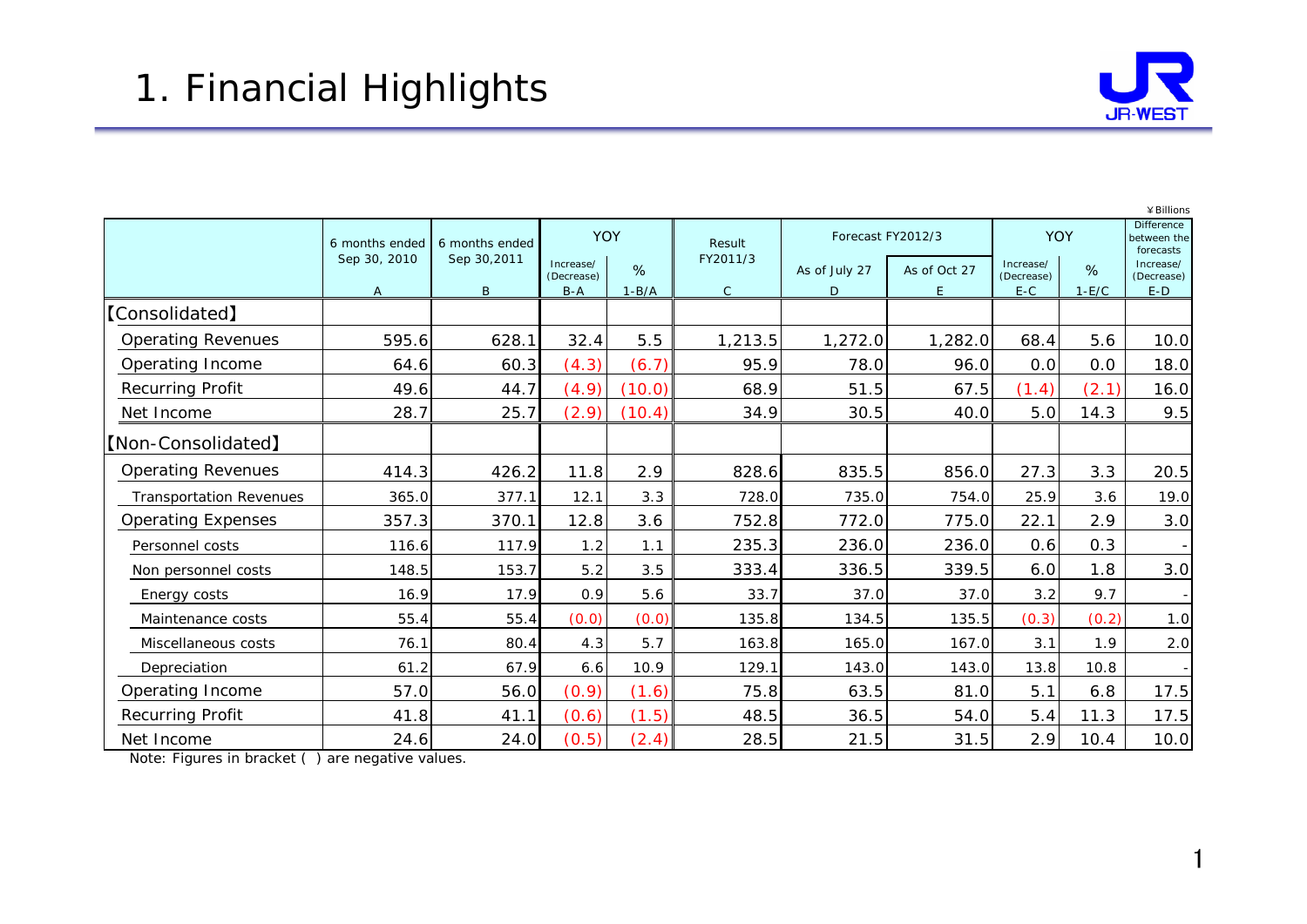# 2. Non-Consolidated Financial Results



¥BillionsIncrease/(Decrease) %A **B** B-A 1-B/A Operating Revenues | 414.3 | 426.2 | 11.8 | 2.9 Transportation revenues |  $365.0$  |  $377.1$  | 12.1 | 3.3 Other 49.2 49.0  $(0.2)$   $(0.5)$ Operating Expenses | 357.3 | 370.1 | 12.8 | 3.6 Personnel costs 116.6 117.9 1.2 1.1 Non personnel costs | 148.5 | 153.7 | 5.2 | 3.5 Energy costs 16.9 16.9 17.9 0.9 5.6 Maintenance costs  $\begin{array}{ccc} \hline \text{M} & \text{S5.4} \\ \hline \end{array}$  55.4  $(0.0)$   $(0.0)$ Miscellaneous costs 100.4 3.76.1 80.4 4.3  $5.7$ Rental payments, etc. | 12.6 | 12.6 (0.0) (0.3) Taxes 18.2 17.9  $(0.3)$   $(1.9)$ Depreciation | 61.2 67.9 6.6 10.9 Operating Income | 57.0 56.0  $(0.9)$   $(1.6)$  $(15.1)$   $(14.8)$  0.3 Non-operating revenues  $\begin{vmatrix} 1.8 & 1.7 & 0.0 \end{vmatrix}$ Non-operating expenses  $\begin{vmatrix} 1 & 17.0 & 16.6 & 0.4 \end{vmatrix}$ Recurring Profit  $41.8$  41.8 41.1  $(0.6)$   $(1.5)$  $(0.0)$   $(0.7)$   $(0.7)$ Extraordinary profit  $\begin{array}{|c|c|c|c|c|c|c|c|} \hline \text{Extraordinary profit} & \text{9.3} & \text{7.0} & \text{(2.2)} \\\hline \end{array}$ Extraordinary loss  $\begin{array}{|c|c|c|c|c|c|c|c|} \hline \text{Extraordinary loss} & \text{9.3} & \text{7.7} & \text{(1.5)} \ \hline \end{array}$ Net Income 24.6 24.0 $(0.5)$   $(2.4)$ YOYExtraordinary profit and loss, net Non-operating revenues and ex penses 6 months endedSep 30, 2010 6 months endedSep 30,2011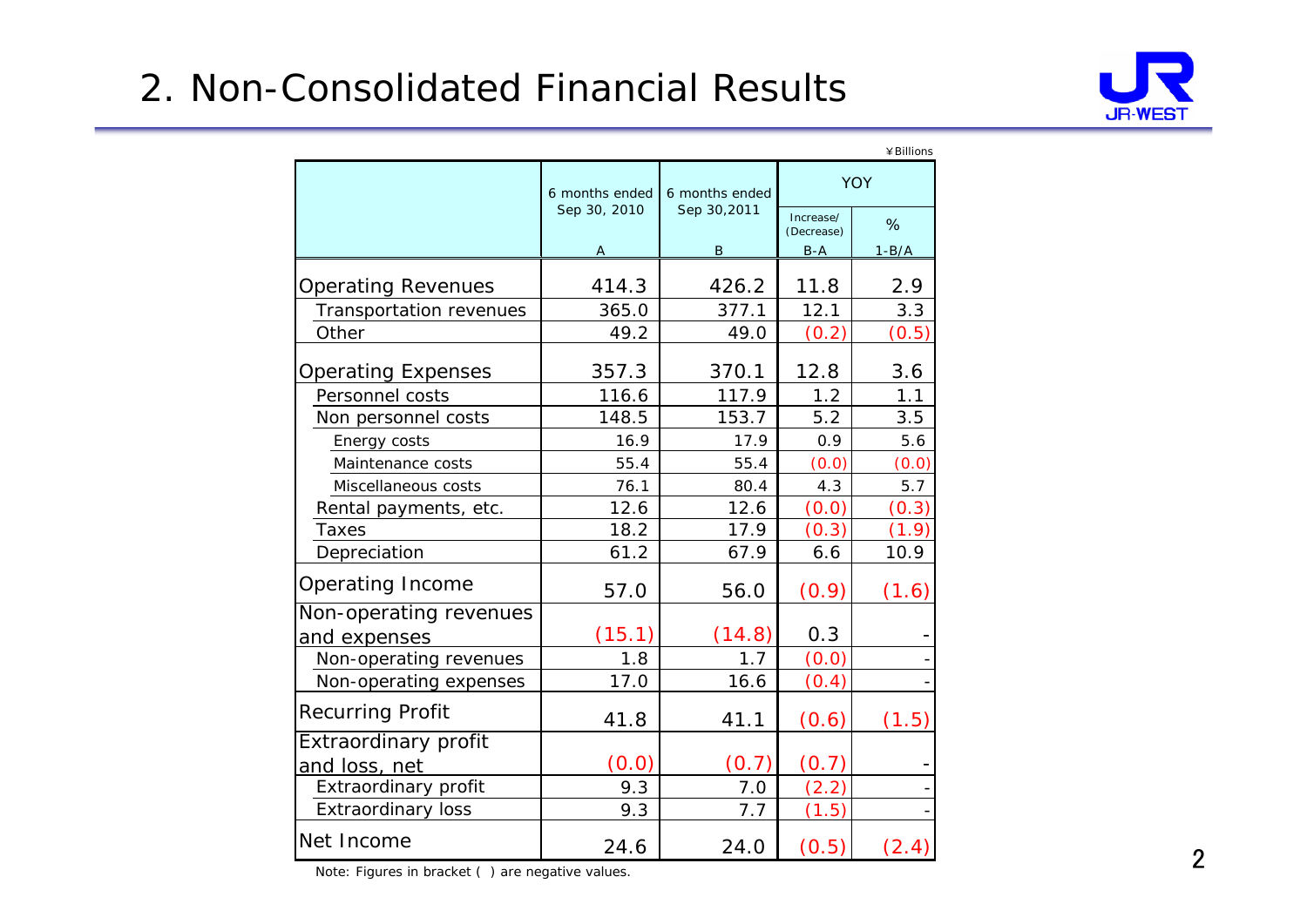

¥Billions

|                           |                |        |                                   | Results for 6 months ended Sep 30, 2011                                                                         |        |                |                            |                                 | Forecasts for fiscal year ending March 31, 2012 |  |
|---------------------------|----------------|--------|-----------------------------------|-----------------------------------------------------------------------------------------------------------------|--------|----------------|----------------------------|---------------------------------|-------------------------------------------------|--|
|                           | Transportation |        | <b>YOY</b><br>Increase/(Decrease) | Major factors                                                                                                   |        | Transportation | YOY<br>Increase/(Decrease) | Difference from<br>the previous |                                                 |  |
|                           | revenues       | Amount | %                                 |                                                                                                                 | Amount | revenues       | Amount                     | %                               | forecast<br>Increase/Decrease                   |  |
|                           |                |        |                                   | Fundamentals (100.3%)                                                                                           | 0.5    |                |                            |                                 |                                                 |  |
|                           |                |        |                                   | Special factors<br>Direct service bewteen<br>the Sanyo and the Kyushu Shinkansen<br>Golden week Summer holidays | 8.8    |                |                            | 7.5                             | 17.3                                            |  |
| Shinkansen                | 174.3          | 13.3   | 8.3                               | Convenient holidays                                                                                             | 1.8    | 348.3          | 24.4                       |                                 |                                                 |  |
|                           |                |        |                                   | Osaka Station City                                                                                              | 0.6    |                |                            |                                 |                                                 |  |
|                           |                |        |                                   | Abolition of toll-free expressways                                                                              | 0.4    |                |                            |                                 |                                                 |  |
|                           |                |        |                                   | The Great East Japan Earthquake                                                                                 | (1.0)  |                |                            |                                 |                                                 |  |
|                           |                |        |                                   | etc.                                                                                                            |        |                |                            |                                 |                                                 |  |
|                           |                |        |                                   | Fundamentals (99.1%)                                                                                            | (1.2)  |                |                            |                                 |                                                 |  |
|                           |                |        |                                   | Special factors                                                                                                 |        |                |                            |                                 |                                                 |  |
| Kyoto-Osaka-              | 143.4          | (0.1)  | (0.1)                             | Osaka Station City                                                                                              | 1.6    |                |                            |                                 | 0.5                                             |  |
| Kobe Area<br>conventional |                |        |                                   | Golden week Summer holidays<br>Convenient holidays                                                              | 0.3    | 286.3          | 1.9                        | 0.7                             |                                                 |  |
| lines                     |                |        |                                   | The Great East Japan Earthquake                                                                                 | (0.6)  |                |                            |                                 |                                                 |  |
|                           |                |        |                                   | Typhoons                                                                                                        | (0.4)  |                |                            |                                 |                                                 |  |
|                           |                |        |                                   | etc.                                                                                                            |        |                |                            |                                 |                                                 |  |
|                           |                |        |                                   | Fundamentals (99.2%)                                                                                            | (0.4)  |                |                            |                                 |                                                 |  |
|                           |                |        |                                   | Special factors                                                                                                 |        |                |                            |                                 |                                                 |  |
| Other                     |                |        |                                   | Golden week Summer holidays<br>Convenient holidays                                                              | 0.2    |                |                            |                                 |                                                 |  |
| coventional<br>lines      | 59.3           | (1.0)  | (1.7)                             | The Great East Japan Earthquake                                                                                 | (0.5)  | 119.2          | (0.3)                      | (0.3)                           | 1.0                                             |  |
|                           |                |        |                                   | Typhoons                                                                                                        | (0.3)  |                |                            |                                 |                                                 |  |
|                           |                |        |                                   | etc.                                                                                                            |        |                |                            |                                 |                                                 |  |
| Total                     | 377.1          | 12.1   | 3.3                               |                                                                                                                 |        | 754.0          | 25.9                       | 3.6                             | 19.0                                            |  |

Note: Revenues from ferry are omitted due to the small amount.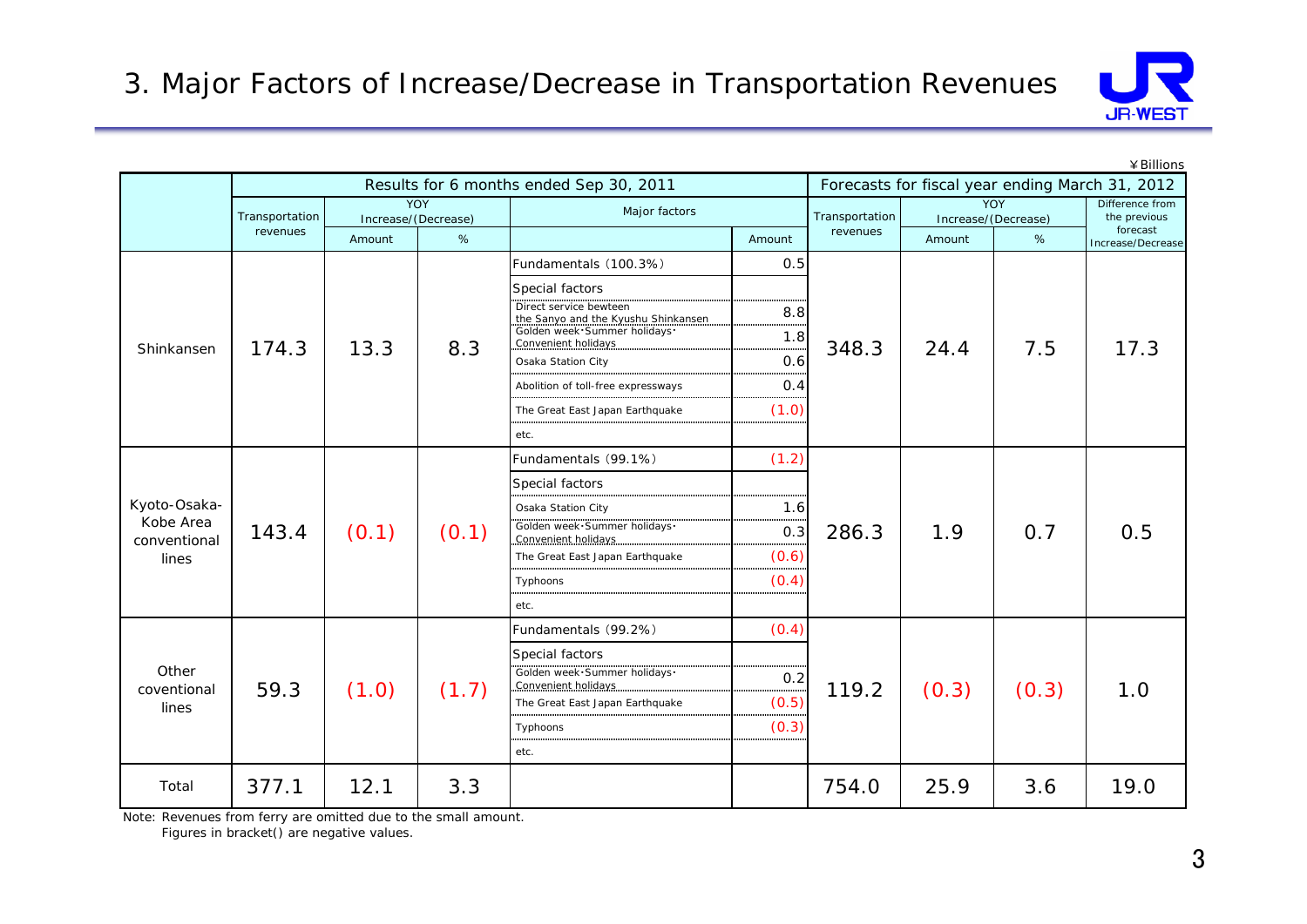

|                           | Transportation Revenues<br>¥ Billions |                                         |                 |          | Passenger-Kilometers                    |                    |                                         | Millions of passenger-kilometers |                   |            |                                         |                  |
|---------------------------|---------------------------------------|-----------------------------------------|-----------------|----------|-----------------------------------------|--------------------|-----------------------------------------|----------------------------------|-------------------|------------|-----------------------------------------|------------------|
|                           |                                       | Results for 6 months ended Sep 30, 2011 |                 |          | 2Q Result (3 months ended Sep 30, 2011) |                    | Results for 6 months ended Sep 30, 2011 |                                  |                   |            | 2Q Result (3 months ended Sep 30, 2011) |                  |
|                           | FY2011/3                              | FY2012/3                                | YOY             | FY2011/3 | FY2012/3                                | <b>YOY</b>         | FY2011/3                                | FY2012/3                         | <b>YOY</b>        | FY2011/3   | FY2012/3                                | YOY              |
| Total                     | 365.0                                 | 377.1                                   | 12.1<br>3.3%    | 187.2    | 197.0                                   | 9.7<br>5.2%        | 26,619                                  | 27,197                           | 578<br>2.2%       | 13,529     | 14,025                                  | 496<br>3.7%      |
| Shinkansen                | 161.0                                 | 174.3                                   | 13.3<br>8.3%    | 83.5     | 93.0                                    | 9.4<br>11.3%       | 7,696                                   | 8,359                            | 663<br>8.6%       | 4,034      | 4,503                                   | 469<br>11.6%     |
| <b>Commuter Passes</b>    | 4.5                                   | 4.5                                     | (0.0)<br>(0.2%) | 2.2      | 2.2                                     | (0.0)<br>$(0.4\%)$ | 368                                     | 368                              | (0)<br>$(0.1\%)$  | <b>182</b> | 181                                     | (0)<br>(0.3%)    |
| Non-Commuter Passes       | 156.4                                 | 169.8                                   | 13.3<br>8.5%    | 81.3     | 90.7                                    | 9.4<br>11.7%       | 7,328                                   | 7,991                            | 663<br>9.1%       | 3,851      | 4,322                                   | 470<br>12.2%     |
| <b>Conventional Lines</b> | 204.0                                 | 202.8                                   | (1.2)<br>(0.6%  | 103.6    | 103.9                                   | 0.3<br>0.3%        | 18,923                                  | 18,838                           | (84)<br>(0.4%)    | 9,495      | 9,522                                   | 26<br>0.3%       |
| <b>Commuter Passes</b>    | 71.4                                  | 71.4                                    | (0.0)<br>0.0%   | 35.3     | 35.3                                    | 0.0<br>0.2%        | 11,747                                  | 11,755                           | 0.1%              | 5,735      | 5,741                                   | 5<br>0.1%        |
| Non-Commuter Passes       | 132.5                                 | 131.3                                   | (1.2)<br>(0.9%  | 68.3     | 68.5                                    | 0.2<br>0.4%        | 7,175                                   | 7,082                            | (92)<br>(1.3%)    | 3,759      | 3,780                                   | 21<br>0.6%       |
| Kyoto-Osaka-Kobe<br>Area  | 143.6                                 | 143.4                                   | (0.1)<br>(0.1%  | 71.9     | 72.4                                    | 0.4<br>0.6%        | 14,310                                  | 14,282                           | (27)<br>(0.2%)    | 7,114      | 7,145                                   | 30<br>0.4%       |
| <b>Commuter Passes</b>    | 57.5                                  | 57.6                                    | 0.0<br>0.1%     | 28.4     | 28.5                                    | 0.0<br>0.2%        | 9,463                                   | 9,478                            | 15<br>0.2%        | 4,632      | 4,640                                   | 8<br>0.2%        |
| Non-Commuter Passes       | 86.1                                  | 85.8                                    | (0.2)<br>(0.3%  | 43.5     | 43.8                                    | 0.3<br>0.9%        | 4,847                                   | 4,804                            | (43)<br>(0.9%     | 2,482      | 2,504                                   | 22<br>0.9%       |
| Other Lines               | 60.3                                  | 59.3                                    | (1.0)<br>(1.7%) | 31.6     | 31.5                                    | (0.1)<br>(0.5%)    | 4,612                                   | 4,555                            | (57)<br>$(1.2\%)$ | 2,380      | 2,377                                   | (3)<br>$(0.1\%)$ |
| <b>Commuter Passes</b>    | 13.8                                  | 13.8                                    | (0.0)<br>(0.4%  | 6.8      | 6.8                                     | (0.0)<br>$(0.1\%)$ | 2,284                                   | 2,276                            | (7)<br>(0.3%)     | 1,102      | 1,100                                   | (2)<br>(0.2%)    |
| Non-Commuter Passes       | 46.4                                  | 45.5                                    | (0.9)<br>(2.1%) | 24.8     | 24.6                                    | (0.1)<br>$(0.6\%)$ | 2,327                                   | 2,278                            | (49)<br>$(2.1\%)$ | 1,277      | 1,276                                   | (1)<br>$(0.1\%)$ |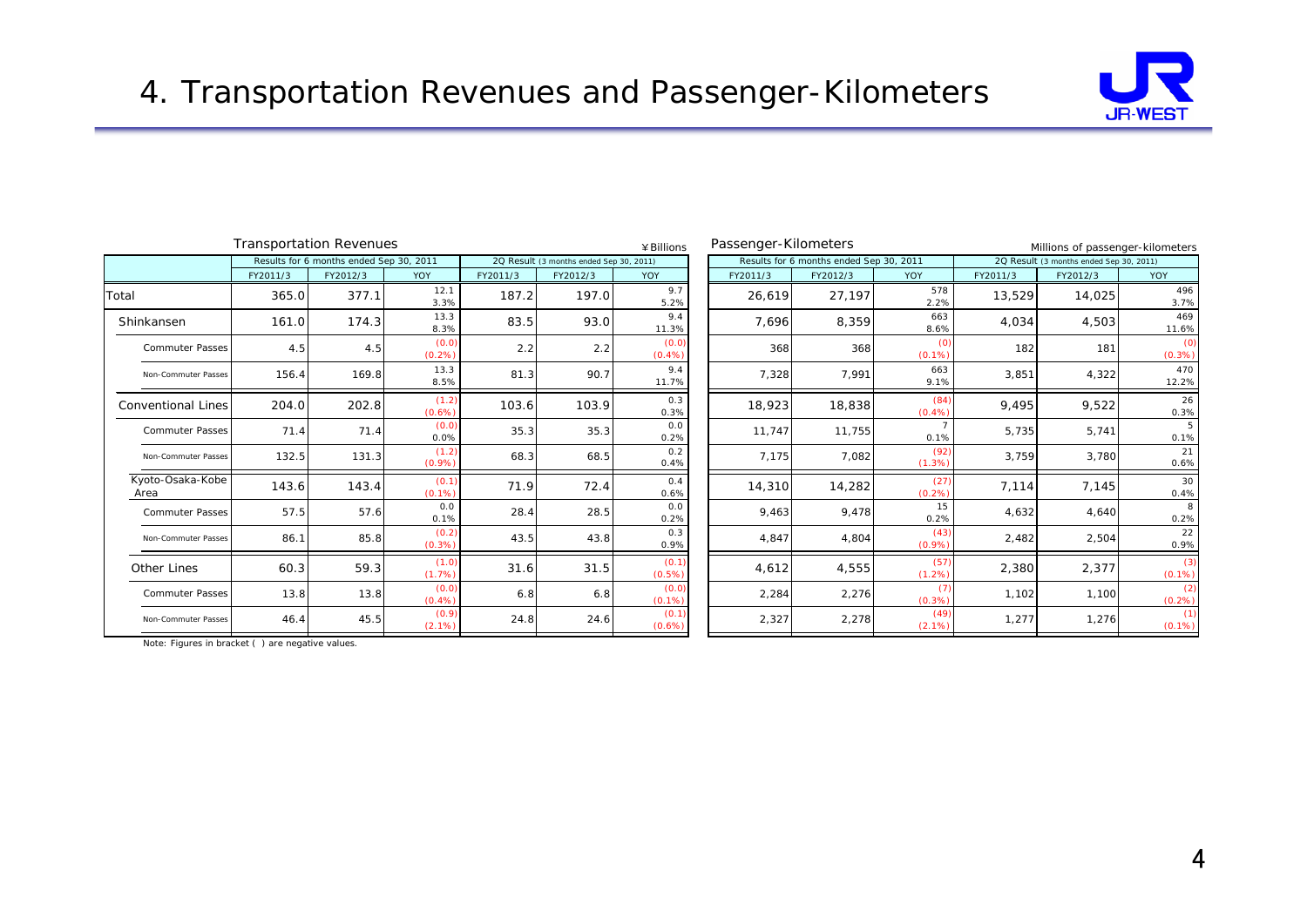

Increase/ (Decrease) %**Increase/** (Decrease) %RentalPayments, etc12.6 $(0.0) (0.3)$   $(0.3)$ -Taxes 17.9 $(0.3)$   $(1.9)$   $\cdot$  Decrease in property taxes, etc.  $\parallel$  31.5 1.6 5.6  $\cdot$  Increase in property taxes, etc. -Depreciation and amortization 67.9 6.6 10.9 ・Increase in facilities 143.0 13.8 10.8 ・Increase in facilities -Total 370.1 12.8 3.6 775.0 22.1 2.9 3.0 $3.0$ Difference from the previous forecast Increase/Decrease Forecasts for fiscal year ending March 31, 2012 2.01.0--・Increase in amortization of accumulated unrecognized actuarial differences due to revision of basic rate of retirement benefits obligation, etc. ・Increase in payments for other JR companies YOYMajor factors 167.0135.537.0236.0ItemPersonnel costs・Increase in amortization of accumulated unrecognized actuarial differences due to revision of basic rate of retirement benefits obligation 0.4, etc. Major factors YOY $1.2$  1.1 Results for 6 months ended Sep 30, 2011 117.9Maintenancecosts・Decrease in maintenance work $(0.0)$   $(0.0)$  Contributed by third parties (1.8)<br> $(0.3)$   $(0.2)$   $\begin{bmatrix}$  contributed by third parties costs for  $\end{bmatrix}$  135.5  $(0.3)$   $(0.2)$   $\begin{bmatrix}$  contributed by third parties 4.3(0.3) 3.1・Decrease in maintenance work contributed by third parties (1.8) structures 0.3, etc. (0.2) 80.44 | 4.3 | 5.7 Companies 0.8 | 167.0 | 3.1 | 1.9 Energy costs Miscellaneouscosts0.9 5.6 ・Increase in advertising expenses 1.2 ・Increase in payments for other JR ・Increase in sales charge 0.4 etc. ・Increase in fuel price 0.7 ・Increase in train-kilometer 0.4 etc. (0.0) 5.717.955.4・Increase in fuel price ・Increase in train-kilometer0.33.2 9.7 0.6

Note: Figures in bracket() are negative values.

¥Billions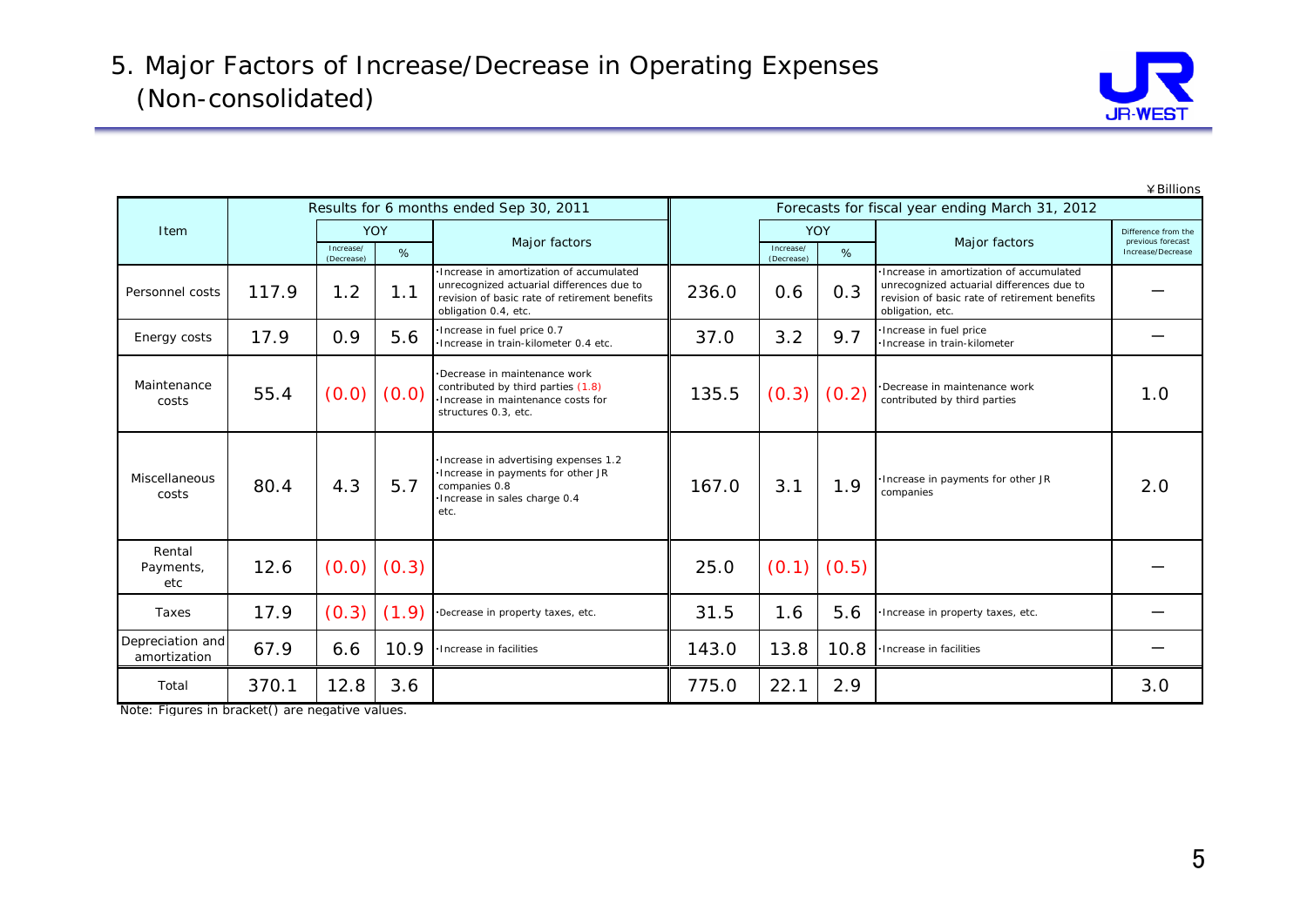

|                                        |                |                  |                                  | ¥ Billions   |
|----------------------------------------|----------------|------------------|----------------------------------|--------------|
|                                        | 6 months ended | 6 months ended   |                                  | <b>YOY</b>   |
|                                        | Sep 30, 2010   | Sep 30,2011<br>B | Increase/<br>(Decrease)<br>$B-A$ | %<br>$1-B/A$ |
| <b>Operating Revenues</b>              | 595.6          | 628.1            | 32.4                             | 5.5          |
| <b>Operating Expenses</b>              | 530.9          | 567.7            | 36.7                             | 6.9          |
| <b>Operating Income</b>                | 64.6           | 60.3             | (4.3)                            | (6.7)        |
| Non-operating revenues<br>and expenses | (15.0)         | (15.6)           | (0.6)                            |              |
| Non-operating revenues                 | 2.9            | 2.4              | (0.4)                            |              |
| Non-operating expenses                 | 17.9           | 18.1             | 0.2                              |              |
| Recurring Profit                       | 49.6           | 44.7             | (4.9)                            | (10.0)       |
| Extraordinary profit and<br>loss, net  | 0.0            | (0.3)            | (0.4)                            |              |
| Extraordinary profit                   | 10.1           | 9.4              | (0.7)                            |              |
| <b>Extraordinary loss</b>              | 10.1           | 9.8              | (0.3)                            |              |
| Net Income                             | 28.7           | 25.7             | (2.9)                            | (10.4)       |
|                                        |                |                  |                                  |              |
| Comprehensive Income                   | 27.0           | 24.9             | (2.1)                            | (7.8)        |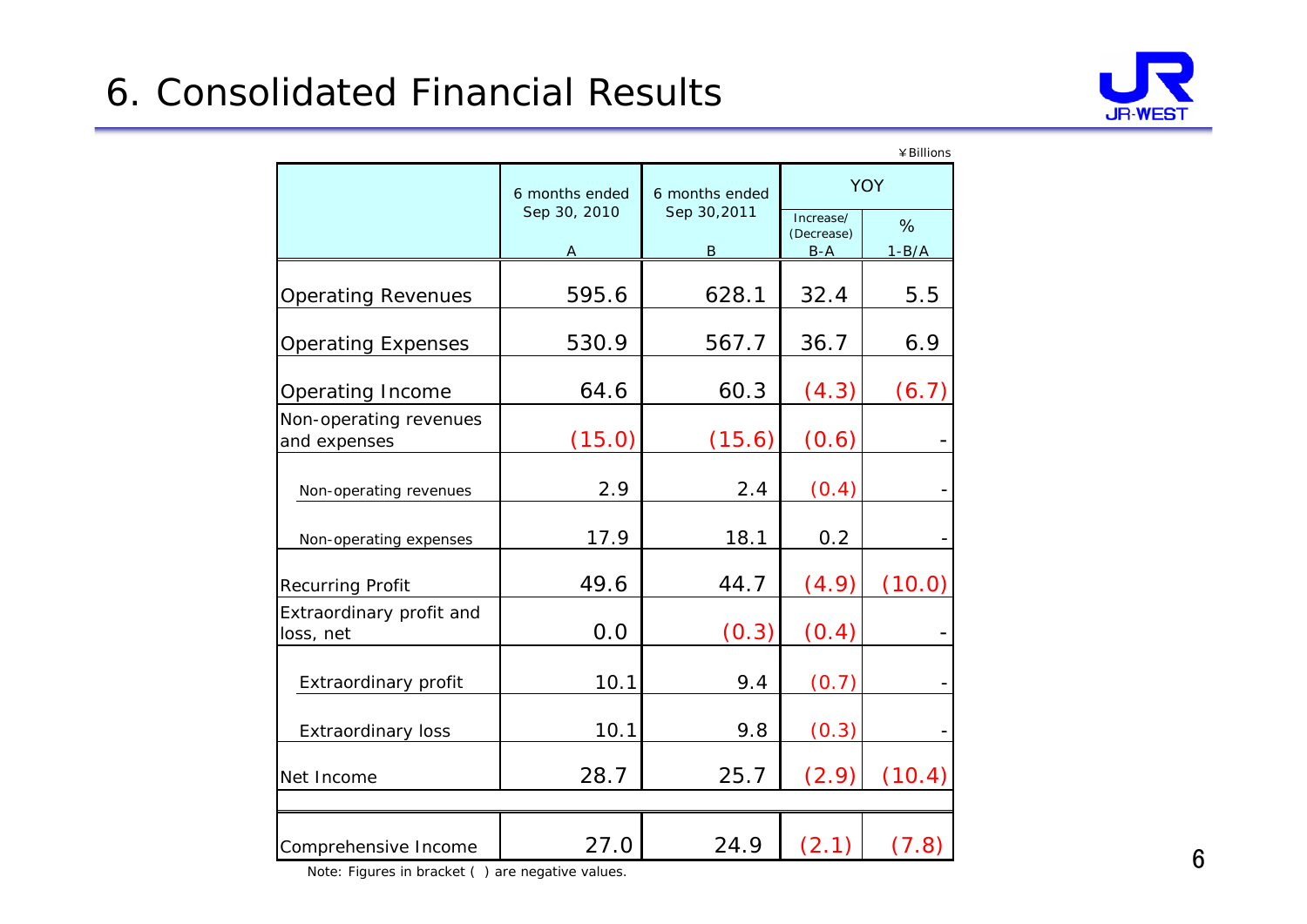### 7. Consolidated Financial Results (Segment Information)



|                                          |                                |                               |                         | ¥ Billions |
|------------------------------------------|--------------------------------|-------------------------------|-------------------------|------------|
|                                          | 6 months ended<br>Sep 30, 2010 | 6 months ended<br>Sep 30,2011 | <b>YOY</b>              |            |
|                                          |                                |                               | Increase/<br>(Decrease) | %          |
|                                          | Α                              | B                             | $B-A$                   | $1-B/A$    |
| Operating Revenues <sup>*1</sup>         | 595.6                          | 628.1                         | 32.4                    | 5.5        |
| Transportation                           | 403.3                          | 414.6                         | 11.2                    | 2.8        |
| Sales of goods and food services         | 99.7                           | 115.0                         | 15.3                    | 15.4       |
| Sales of goods and food services         | 67.0                           | 67.0                          | 0.0                     | 0.0        |
| Department Store                         | 30.1                           | 45.3                          | 15.1                    | 50.1       |
| Real estate                              | 35.9                           | 43.7                          | 7.8                     | 21.8       |
| Shopping center                          | 23.7                           | 26.7                          | 3.0                     | 12.7       |
| Real estate lease and sale* <sup>3</sup> | 11.3<br>[0.6]                  | 16.2<br>[3.0]                 | 4.8                     | 42.9       |
| Other businesses                         | 56.6                           | 54.6                          | (1.9)                   | (3.5)      |
| Hotel                                    | 15.8                           | 15.2                          | (0.6)                   | (4.0)      |
| Nippon Travel Agency                     | 17.4                           | 15.3                          | (2.0)                   | (12.0)     |
| Operating Income <sup>*2</sup>           | 64.6                           | 60.3                          | (4.3)                   | (6.7)      |
| Transportation                           | 49.8                           | 49.5                          | (0.3)                   | (0.6)      |
| Sales of goods and food services         | 2.0                            | (1.9)                         | (3.9)                   |            |
| Sales of goods and food services         | 1.7                            | 1.9                           | 0.1                     | 8.3        |
| <b>Department Store</b>                  | 0.0                            | (4.0)                         | (4.1)                   |            |
| Real estate                              | 11.4                           | 11.6                          | 0.1                     | 1.3        |
| Shopping center                          | 3.7                            | 3.9                           | 0.1                     | 5.3        |
| Real estate lease and sale               | 1.4                            | 3.1                           | 1.7                     | 123.6      |
| Other businesses                         | 0.8                            | 0.3                           | (0.5)                   | (58.3)     |
| Hotel                                    | 0.6                            | 0.3                           | (0.2)                   | (43.7)     |
| Nippon Travel Agency                     | (1.2)                          | (1.6)                         | (0.4)                   |            |

Note: Figures in bracket ( ) are negative values.

 $*$ <sup>1</sup> Operating revenues are the revenues from third parties ( = customers).

The breakdowns of operating revenues by each segment are the sums of revenues of major subsidiaries.

\*<sup>2</sup> The breakdowns of operating income by each segment are the sums of incomes of major subsidiaries before eliminating internal transactions.

 $*^3$  Figures in bracket  $[$   $]$  are the sales of condominiums. (Included in Real estate lease and sale)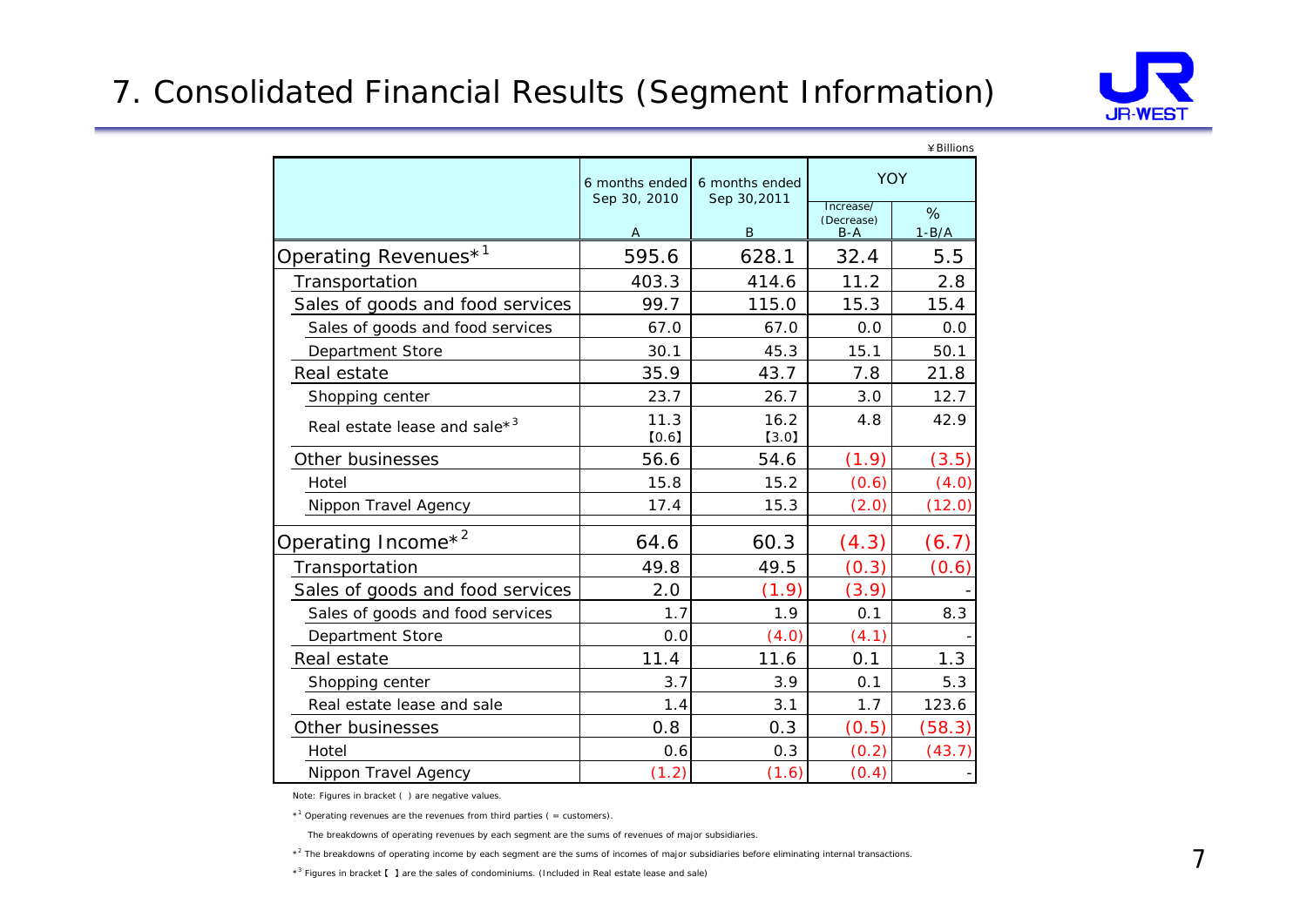# 8. Non-Consolidated Financial Forecasts



#### YOYDifferencebetween theforecastsAs of July 27 As of Oct 27 Increase/ % Increase/ (Decrease) A B C C-A 1-C/A C-BOperating Revenues | 828.6 835.5 856.0 27.3 3.3 20.5 Transportation revenues | 728.0 735.0 754.0 25.9 3.6 19.0 Other 100.6 100.5 102.0 1.3 1.4 1.5Operating Expenses 1 752.8 772.0 775.0 22.1 2.9 3.0 Personnel costs  $\begin{array}{ccc} | & 235.3 & 236.0 & 236.0 & 0.6 \end{array}$  0.3 Non personnel costs 333.4 336.5 339.5 6.0 1.8 3.0 Energy costs 33.7 37.0 37.0 3.2 9.7 - Maintenance costs  $\begin{vmatrix} 1 & 35.8 & 134.5 \end{vmatrix}$  135.5  $(0.3)$   $(0.2)$  1.0 Miscellaneous costs  $\begin{array}{ccc} | & 163.8 & 165.0 & 167.0 & 3.1 & 1.9 \end{array}$  2.0 Rental payments, etc.  $\begin{vmatrix} 25.1 & 25.0 & 25.0 & 0.1 \end{vmatrix}$  (0.1) (0.5) Taxes 29.8 31.5 31.5 1.6 5.6 -Depreciation 129.1 143.0 143.0 13.8 10.8 Operating Income 75.8 63.5 81.0 5.1 6.8 17.5  $(27.2)$   $(27.0)$   $(27.0)$  0.2 Non-operating revenues  $\begin{vmatrix} 7.0 & 6.5 & 6.5 \end{vmatrix}$   $\qquad$  6.5 (0.5) Non-operating expenses  $\begin{array}{ccc} 34.3 & 33.5 & 33.5 \end{array}$   $\begin{array}{ccc} 33.5 & 33.5 & 33.5 \end{array}$ Recurring Profit 1. 18.5 48.5 36.5 54.0 5.4 11.3 17.5  $(0.4)$  - - - - - - -Extraordinary profit  $\vert$  48.9  $Extraordinary loss$   $49.4$ Net Income 28.5 21.5 31.5 2.9 10.4 10.0 $10.0$ Non-operating revenues and expenses Extraordinary profit and loss, net ResultFY2011/3Forecast FY2012/3

¥Billions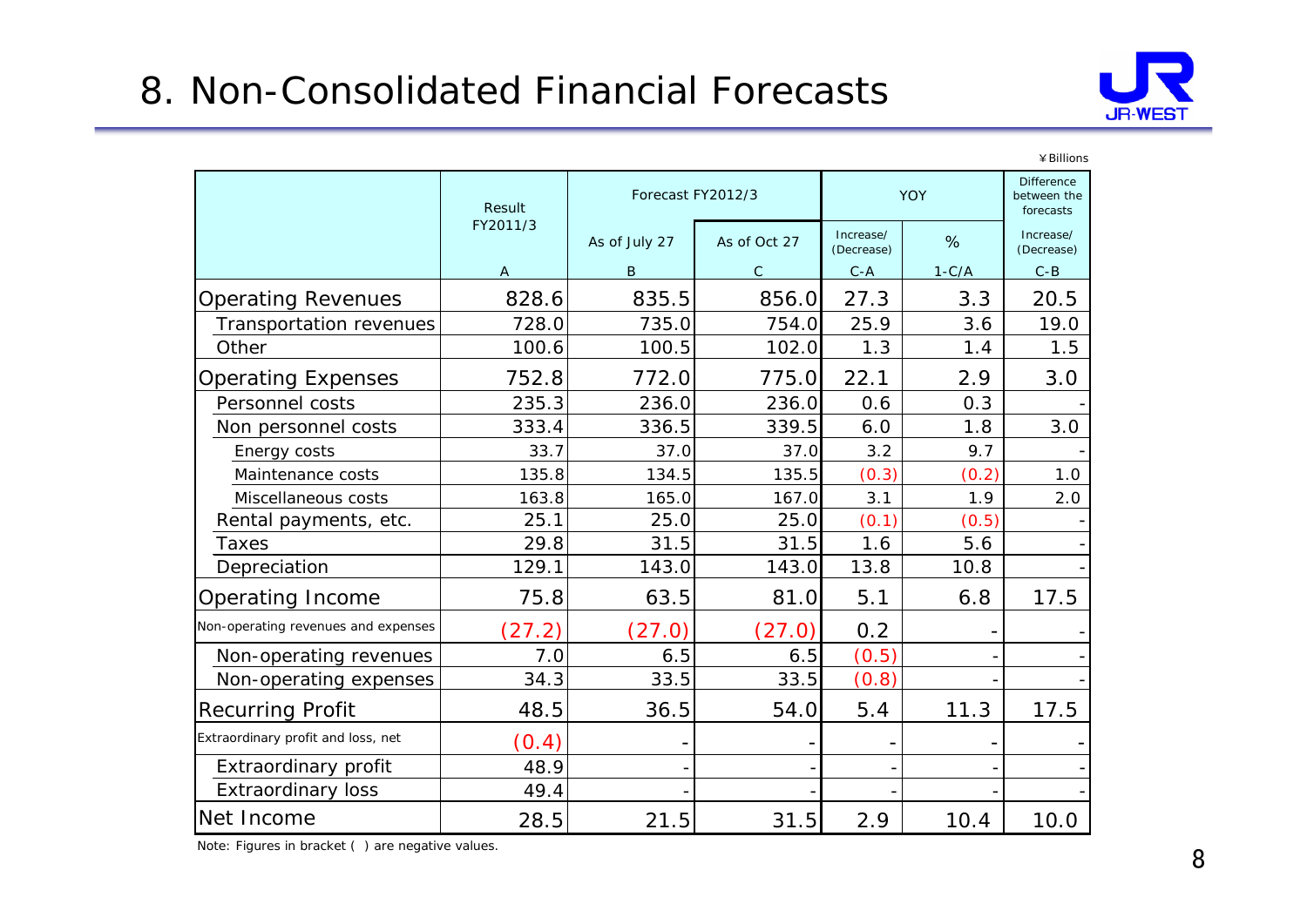## 9. Consolidated Financial Forecasts



|                                           |                    |                          |                              |                                    |              | ¥ Billions                                    |
|-------------------------------------------|--------------------|--------------------------|------------------------------|------------------------------------|--------------|-----------------------------------------------|
|                                           | Result<br>FY2011/3 | Forecast FY2012/3        |                              |                                    | <b>YOY</b>   | <b>Difference</b><br>between the<br>forecasts |
|                                           | A                  | As of July 27<br>$\sf B$ | As of Oct 27<br>$\mathsf{C}$ | Increase/<br>(Decrease)<br>$C - A$ | %<br>$1-C/A$ | Increase/<br>(Decrease)<br>$C - B$            |
| <b>Operating Revenues</b>                 | 1,213.5            | 1,272.0                  | 1,282.0                      | 68.4                               | 5.6          | 10.0                                          |
| <b>Operating Expenses</b>                 | 1,117.5            | 1,194.0                  | 1,186.0                      | 68.4                               | 6.1          | (8.0)                                         |
| Operating Income                          | 95.9               | 78.0                     | 96.0                         | 0.0                                | 0.0          | 18.0                                          |
| Non-operating revenues and<br>expenses    | (27.0)             | (26.5)                   | (28.5)                       | (1.4)                              |              | (2.0)                                         |
| Non-operating revenues                    | 9.4                | 8.6                      | 7.6                          | (1.8)                              |              | (1.0)                                         |
| Non-operating expenses                    | 36.5               | 35.1                     | 36.1                         | (0.4)                              |              | 1.0                                           |
| <b>Recurring Profit</b>                   | 68.9               | 51.5                     | 67.5                         | (1.4)                              | (2.1)        | 16.0                                          |
| Extraordinary profit and loss,<br>net     | (7.9)              | (1.5)                    | (2.5)                        | 5.4                                |              | (1.0)                                         |
| Extraordinary profit                      | 51.1               |                          |                              |                                    |              |                                               |
| <b>Extraordinary loss</b>                 | 59.0               |                          |                              |                                    |              |                                               |
| Net Income                                | 34.9               | 30.5                     | 40.0                         | 5.0                                | 14.3         | 9.5                                           |
|                                           |                    |                          |                              |                                    |              |                                               |
| Net income per share $(4)^*$ <sup>1</sup> | 18,066.01          | 157.51                   | 206.57                       |                                    |              |                                               |

Note: Figures in bracket ( ) are negative values.

\*1 JR-West made a stock split at the ratio of one share to 100 shares as of June 30,2011.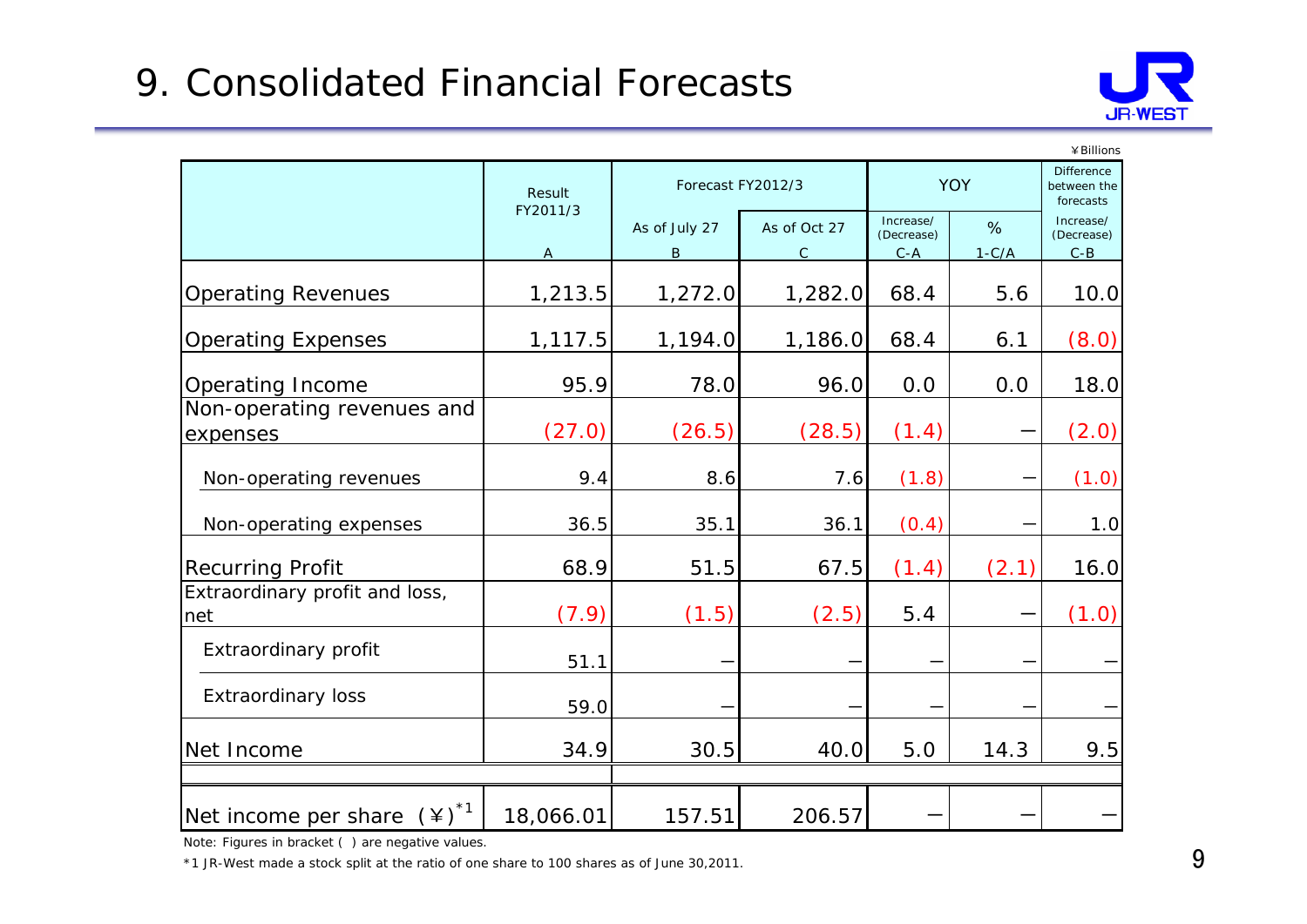

|                                  |                |                   |              |                         |            | ¥ Billions              |  |
|----------------------------------|----------------|-------------------|--------------|-------------------------|------------|-------------------------|--|
|                                  | Result         | Forecast FY2012/3 |              |                         | <b>YOY</b> |                         |  |
|                                  | FY2011/3       | As of 7/27        | As of 10/27  | Increase/<br>(Decrease) | %          | Increase/<br>(Decrease) |  |
|                                  | $\overline{A}$ | $\sf B$           | $\mathsf{C}$ | $C - A$                 | $1-C/A$    | $C - B$                 |  |
| Operating Revenues <sup>*1</sup> | 1,213.5        | 1,272.0           | 1,282.0      | 68.4                    | 5.6        | 10.0                    |  |
| Transportation                   | 806.4          | 813.4             | 833.9        | 27.4                    | 3.4        | 20.5                    |  |
| Sales of goods and food services | 201.3          | 250.3             | 235.9        | 34.5                    | 17.2       | (14.4)                  |  |
| Sales of goods and food services | 132.2          | 129.6             | 132.1        | (0.1)                   | (0.1)      | 2.5                     |  |
| <b>Department Store</b>          | 63.4           | 115.3             | 98.4         | 34.9                    | 55.1       | (16.9)                  |  |
| Real estate                      | 75.7           | 91.3              | 93.2         | 17.4                    | 23.0       | 1.9                     |  |
| Shopping center                  | 47.7           | 51.9              | 53.8         | 6.0                     | 12.7       | 1.9                     |  |
| Real estate lease and sale $*^3$ | 26.4           | 37.7              | 37.7         | 11.2                    | 42.8       |                         |  |
|                                  | [4.8]          | $[10.2]$          | $[10.2]$     |                         |            |                         |  |
| Other businesses                 | 129.9          | 117.0             | 119.0        | (10.9)                  | (8.4)      | 2.0                     |  |
| Hotel                            | 32.4           | 32.3              | 32.0         | (0.4)                   | (1.3)      | (0.3)                   |  |
| Nippon Travel Agency             | 39.4           | 34.2              | 36.5         | (2.9)                   | (7.5)      | 2.3                     |  |
| Operating Income <sup>*2</sup>   | 95.9           | 78.0              | 96.0         | 0.0                     | 0.0        | 18.0                    |  |
| Transportation                   | 61.1           | 49.3              | 68.2         | 7.0                     | 11.5       | 18.9                    |  |
| Sales of goods and food services | 3.5            | (0.5)             | (3.1)        | (6.6)                   |            | (2.6)                   |  |
| Real estate                      | 22.2           | 24.0              | 24.0         | 1.7                     | 7.9        |                         |  |
| Other businesses                 | 9.6            | 5.8               | 7.5          | (2.1)                   | (22.5)     | 1.7                     |  |

 $*1$  Operating revenues are the revenues from third parties ( = customers).

The breakdowns of operating revenues by each segment are the sums of revenues of major subsidiaries.

\*<sup>2</sup> The breakdowns of operating income by each segment are the sums of incomes of major subsidiaries before eliminating internal transactions.

\*<sup>3</sup> Figures in bracket [ ] are the sales of condominiums. (Included in Real estate lease and sale)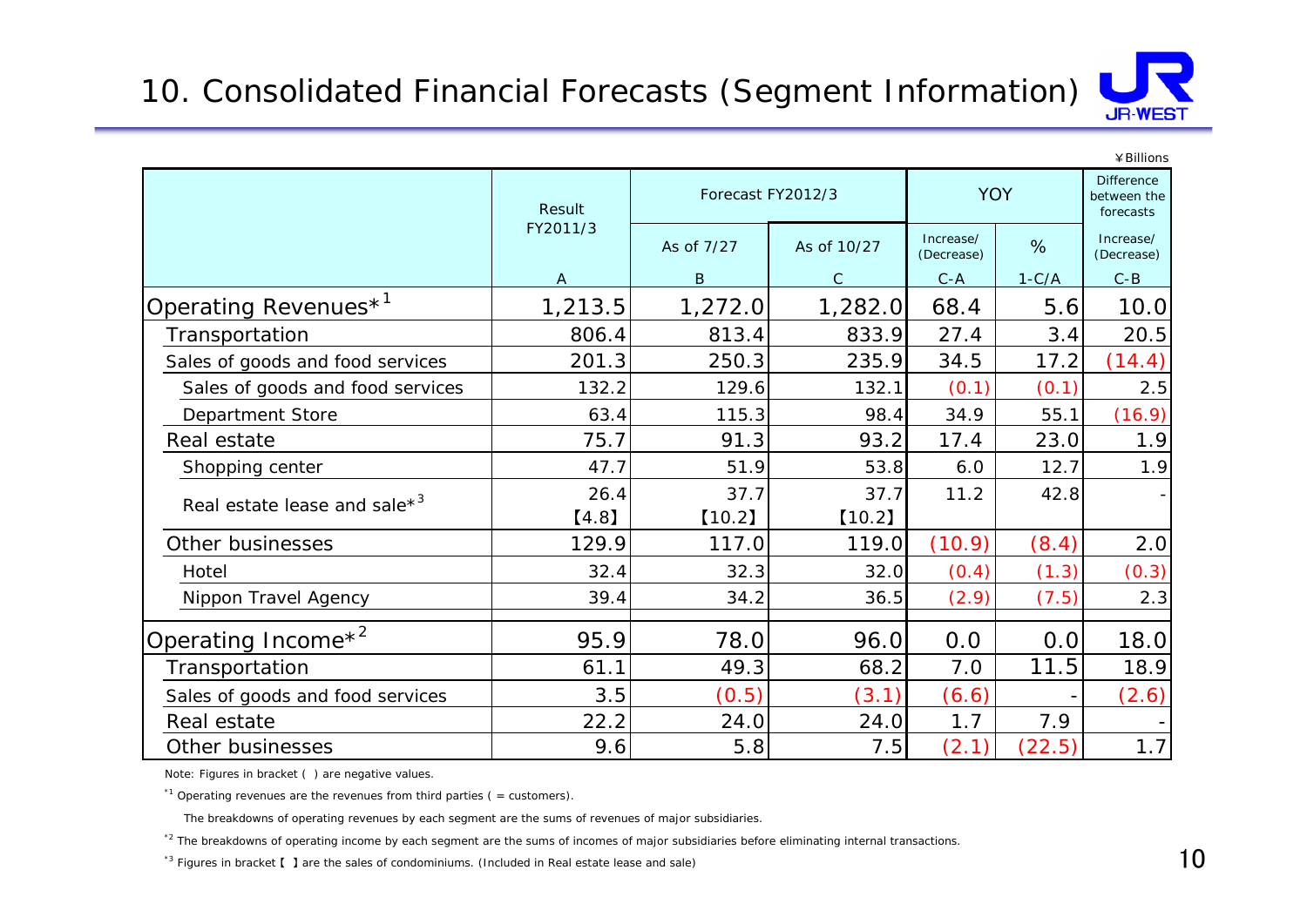### 11. Consolidated Financial Situation and Statements of Cash Flows



|                                                                                           |                              |                            | ¥ Billions                                            |
|-------------------------------------------------------------------------------------------|------------------------------|----------------------------|-------------------------------------------------------|
|                                                                                           | As of March 31,<br>2011<br>A | As of Sep 30,<br>2011<br>B | <b>Difference</b><br>increase/<br>(decrease)<br>$B-A$ |
| Assets                                                                                    | 2,672.4                      | 2,630.0                    | (42.3)                                                |
| Liabilities                                                                               | 1,951.1                      | 1,891.3                    | (59.7)                                                |
| Net assets                                                                                | 721.2                        | 738.6                      | 17.4                                                  |
| Balance of Long-term Debt and<br>Payables at the end of FY<br>(Average interest rate (%)) | 1,102.6<br>[2.97]            | 1,100.0<br>[2.92]          | (2.5)                                                 |
| Shinkansen Purchase Liability<br><b>(Average interest rate (%)</b>                        | 322.9<br>[5.46]              | 307.1<br>[5.49]            | (15.8)                                                |
| <b>Bonds</b><br>(Average interest rate(%))                                                | 444.9<br>[2.09]              | 454.9<br>[2.07]            | 10.0                                                  |
| Equity ratio (%)                                                                          | 25.8                         | 26.9                       |                                                       |
| Net assets per share $(4)^*$ <sup>1</sup>                                                 | 355,712.84                   | 3,651.30                   |                                                       |

\*1 JR-West made a stock split at the ratio of one share to 100 shares as of June 30,2011.

|                                                       | 6 months ended<br>Sep 30, 2010<br>$\overline{A}$ | 6 months ended<br>Sep 30,2011<br>B | <b>YOY</b><br>increase/<br>(decrease)<br>$B-A$ |
|-------------------------------------------------------|--------------------------------------------------|------------------------------------|------------------------------------------------|
| Cash flows from operating activities                  | 90.4                                             | 62.6                               | (27.7)                                         |
| Cash flows from investing activities                  | (128.6)                                          | (106.4)                            | 22.2                                           |
| Free cash flows                                       | (38.2)                                           | (43.7)                             | (5.5)                                          |
| Cash flows from financing activities                  | 58.1                                             | 4.0                                | (54.0)                                         |
| Change in cash and cash equivalents, net              | 19.9                                             | (39.0)                             | (59.0)                                         |
| Cash and cash equivalents<br>at the end of the period | 71.0                                             | 40.4                               | .30.b                                          |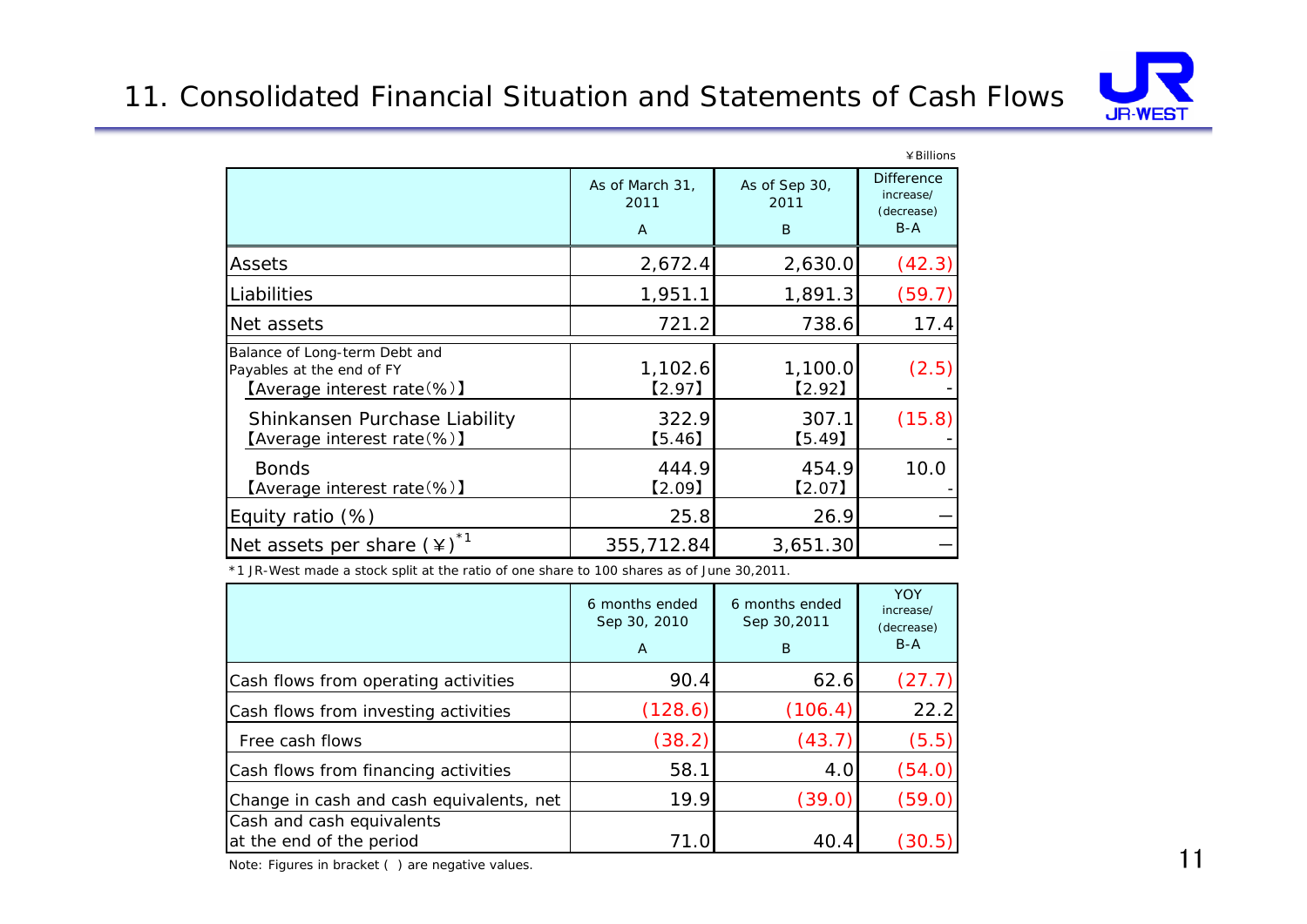

Persons, ¥Billions

|                                                     | 6 months ended<br>Sep 30, 2010 | 6 months ended<br>Sep 30, 2011 | <b>Result FY2011/3</b> | Forecast FY2012/3 |
|-----------------------------------------------------|--------------------------------|--------------------------------|------------------------|-------------------|
| ROA (%, Consolidated)                               | 2.5                            | 2.3                            | 3.7                    | 3.6               |
| ROE (%, Consolidated)                               | 4.2                            | 3.7                            | 5.2                    | 5.7               |
| EBITDA (Consolidated) <sup>*1</sup>                 | 136.6                          | 142.6                          | 246.8                  | 269.0             |
| Depreciation (Consolidated)                         | 71.9                           | 82.2                           | 150.8                  | 173.0             |
| Capital Expenditure<br>(Consolidated, own fund)     | 96.3                           | 87.1                           | 260.0                  | 205.0             |
| Capital Expenditure<br>(Non-consolidated, own fund) | 69.9                           | 57.2                           | 208.5                  | 155.0             |
| Safety related capital expenditure                  | 37.4                           | 37.4                           | 125.1                  | 96.0              |
| Dividends per share $(*)$ <sup>2</sup>              | 4,000                          | 40 <sup>l</sup>                | 8,000                  | 80                |

 $*1$  EBITDA = Operating Income + Depreciation

\*2 JR-West made a stock split at the ratio of one share to 100 shares as of June 30,2011.

|                                       | 6 months ended<br>Sep 30, 2010 |        | 6 months ended<br>Sep 30, 2011 |                                                                                                                                                                                                                                | <b>Result FY2011/3</b> |        | Forecast FY2012/3 |        |
|---------------------------------------|--------------------------------|--------|--------------------------------|--------------------------------------------------------------------------------------------------------------------------------------------------------------------------------------------------------------------------------|------------------------|--------|-------------------|--------|
|                                       |                                |        |                                | Consolidated   Non-Consolidated   Consolidated   Non-Consolidated   Consolidated   Non-Consolidated   Consolidated   Non-Consolidated   Non-Consolidated   Non-Consolidated   Non-Consolidated   Non-Consolidated   Non-Consol |                        |        |                   |        |
| No. of employees at the end of period | 46,212                         | 26,894 | 45,978                         | 26,989                                                                                                                                                                                                                         | 45,703                 | 26,705 |                   |        |
| Financial Expenses, net               | (16.5)                         | (15.9) | (16.3)                         | (15.7)                                                                                                                                                                                                                         | (33.3)                 | (32.1) | (32.7)            | (31.4) |
| Interest and dividend income          | 0.2                            | 0.8    | 0.2                            | 0.8                                                                                                                                                                                                                            | 0.4                    | 1.3    | 0.4               | 1.4    |
| Interest expenses                     | 16.8                           | 16.7   | 16.6                           | 16.5                                                                                                                                                                                                                           | 33.7                   | 33.4   | 33.1              | 32.8   |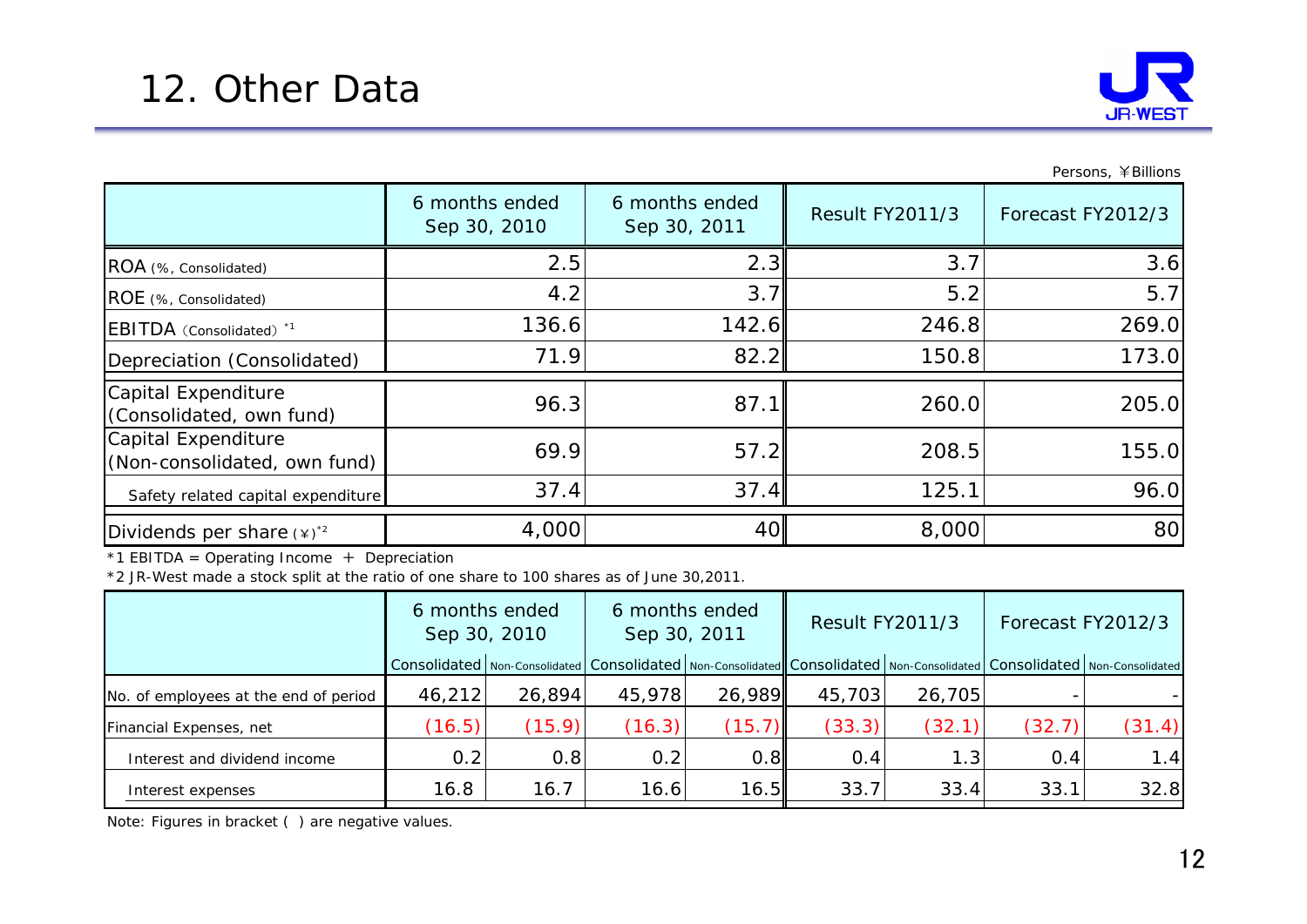### 13. Redemption Plan of Shinkansen Purchase Liability